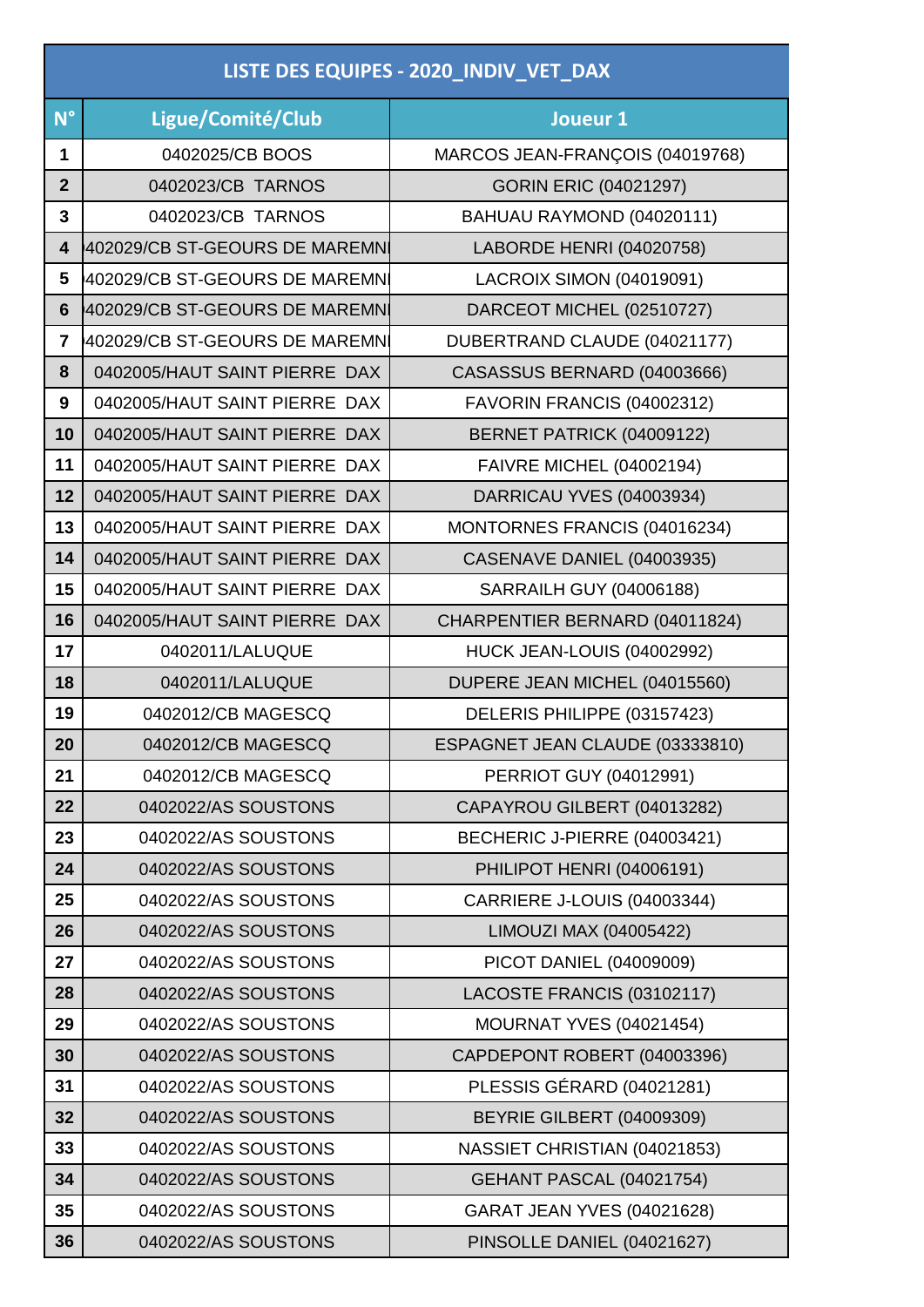| 37 | 0402022/AS SOUSTONS        | <b>HASSANE JOËL (04700516)</b>       |
|----|----------------------------|--------------------------------------|
| 38 | 0402022/AS SOUSTONS        | CAUP JEAN-VINCENT (04003374)         |
| 39 | 0402022/AS SOUSTONS        | <b>DUPIN ROGER (06405611)</b>        |
| 40 | 0402022/AS SOUSTONS        | PILLOTE PIERRE (02705812)            |
| 41 | 0402022/AS SOUSTONS        | LATAPPY ALAIN (03303304)             |
| 42 | 0402022/AS SOUSTONS        | ROBIN ALAIN (04002009)               |
| 43 | 0402024/US TOSSE           | GARAT PHILIPPE (03330765)            |
| 44 | 0402024/US TOSSE           | <b>MONIER ANDRE (03103908)</b>       |
| 45 | 0402024/US TOSSE           | PERROCHEAU ELISABETH (04018630)      |
| 46 | 0402024/US TOSSE           | RIGOLET ALAIN (04003606)             |
| 47 | 0402024/US TOSSE           | SALAMONE GAËTAN (04020031)           |
| 48 | 0402024/US TOSSE           | MOREIRA DA SILVA MARC (04016860)     |
| 49 | 0402024/US TOSSE           | MONDON THIERRY (04012447)            |
| 50 | 0402024/US TOSSE           | LARRAS JEAN BERNARD (04020547)       |
| 51 | 0402024/US TOSSE           | BELLOCQ-MONTESUIT PATRICK (04019805) |
| 52 | 0402024/US TOSSE           | CHAUSSINAND GERARD (03193474)        |
| 53 | 0402024/US TOSSE           | <b>DIOT J-PIERRE (04019425)</b>      |
| 54 | 0402024/US TOSSE           | LABRIE FRANCIS (04003160)            |
| 55 | 0402021/C B SEIGNOSSE      | DE LA CALLE MICHEL (04003255)        |
| 56 | 0402009/HOSSEGOR           | DUPOURQUE YVES (04022140)            |
| 57 | 0402009/HOSSEGOR           | RODRIGUEZ EMILE (04020725)           |
| 58 | 0402009/HOSSEGOR           | BOUSSINET JEAN - PIERRE (97101749)   |
| 59 | 0402009/HOSSEGOR           | <b>LACHAISE JOËL (04021451)</b>      |
| 60 | 0402009/HOSSEGOR           | PELEGRI LUCIEN (04017129)            |
| 61 | 0402009/HOSSEGOR           | BOUCHET GILBERT (04019423)           |
| 62 | 0402009/HOSSEGOR           | DESANTI JEAN PIERRE (04022214)       |
| 63 | 0402009/HOSSEGOR           | SAGE JEAN (04014907)                 |
| 64 | 0402009/HOSSEGOR           | CARIELLO ROBERT (01210143)           |
| 65 | 0402009/HOSSEGOR           | <b>KANDIN PIERRE (04019044)</b>      |
| 66 | 0402009/HOSSEGOR           | GONZALES JEAN-MARC (04015948)        |
| 67 | 0402009/HOSSEGOR           | ROSIERES RAYMOND (04019686)          |
| 68 | 0402009/HOSSEGOR           | DELGRANGE GEORGES (08902042)         |
| 69 | 0402009/HOSSEGOR           | DELGRANGE MARIE-THÉRÈSE (08902044)   |
| 70 | 0402009/HOSSEGOR           | CARDIACCI FRANCO (04003481)          |
| 71 | 0402009/HOSSEGOR           | PEIXOTO JOSE- FERNANDO (04016568)    |
| 72 | 0402018/ST VINCENT DE PAUL | DANGLADE CHRISTIAN (04002935)        |
| 73 | 0402018/ST VINCENT DE PAUL | HERNANDEZ PATRICE (04009462)         |
| 74 | 0402018/ST VINCENT DE PAUL | BERDOYES SERGE (04014314)            |
| 75 | 0402018/ST VINCENT DE PAUL | DUGUE LAURENT (04015358)             |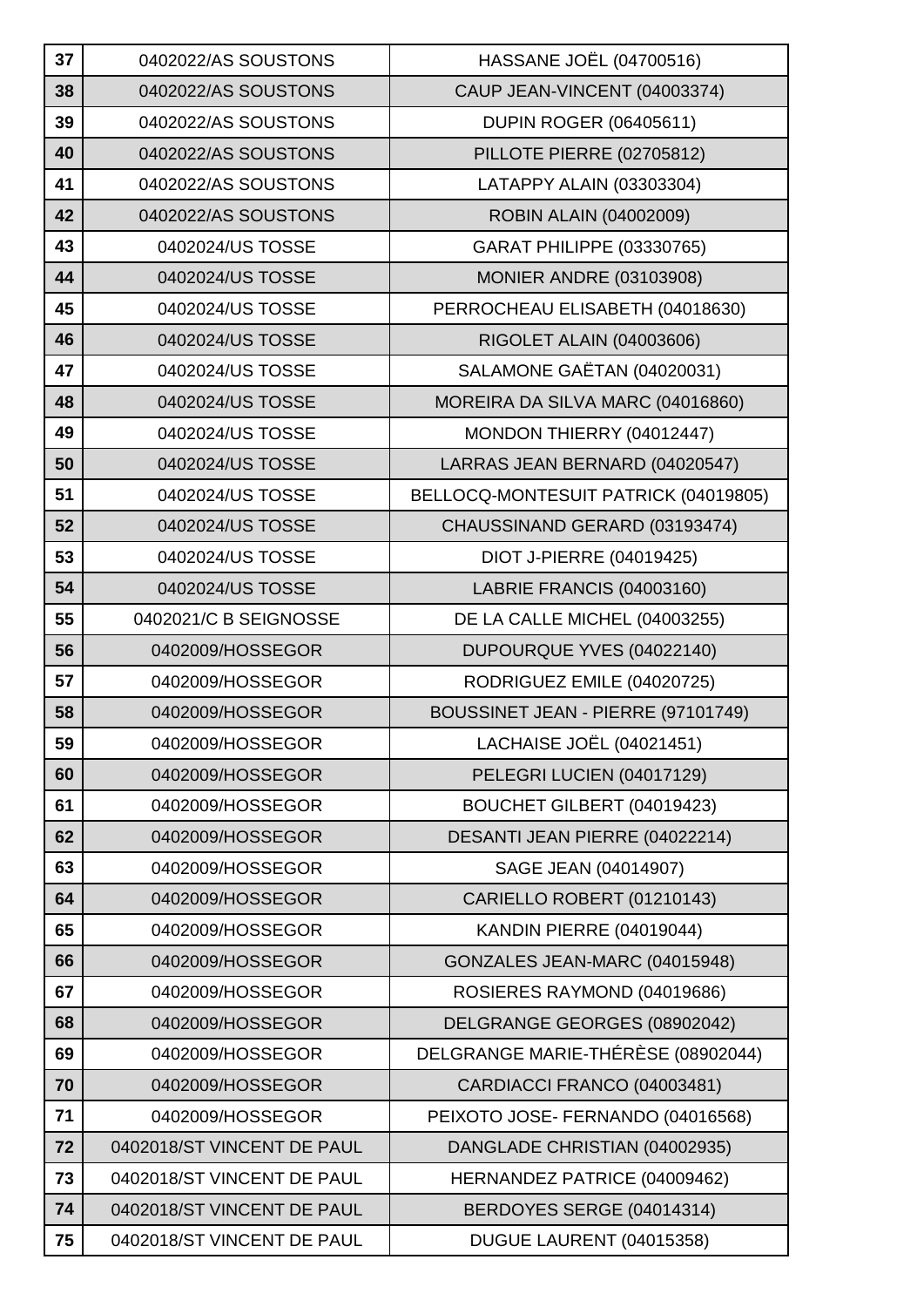| 76  | 0402018/ST VINCENT DE PAUL          | SOURGEN DOMINIQUE (04004412)         |
|-----|-------------------------------------|--------------------------------------|
| 77  | 0402018/ST VINCENT DE PAUL          | POUPEAU GÉRARD (07801296)            |
| 78  | 0402018/ST VINCENT DE PAUL          | BELONDRADE JEAN FRANCIS (03107472)   |
| 79  | 0402004/ASPTT DAX                   | DARTIGUELONGUE DOMINIQUE (04015607)  |
| 80  | 0402004/ASPTT DAX                   | LAVIGNE JEAN MARC (04021935)         |
| 81  | 0402004/ASPTT DAX                   | PARIGOT JEAN MARIE (06413632)        |
| 82  | 0402004/ASPTT DAX                   | FAUTHOUS JEAN-MICHEL (04002040)      |
| 83  | 0402004/ASPTT DAX                   | DUMEOU MICHEL (04020669)             |
| 84  | 0402004/ASPTT DAX                   | <b>SOROCA MICHEL (03203152)</b>      |
| 85  | 0402004/ASPTT DAX                   | DARRICAU HERVÉ (04021816)            |
| 86  | 0402004/ASPTT DAX                   | DUPOUY MICHEL (04008339)             |
| 87  | 0402004/ASPTT DAX                   | DEGERT ANDRÉ (04002166)              |
| 88  | 0402004/ASPTT DAX                   | SIBE ANDRÉ (04002294)                |
| 89  | 0402004/ASPTT DAX                   | <b>MERESSE JOËL (01349833)</b>       |
| 90  | 0402002/US CAPBRETON                | DUPRAT MICHEL (04003024)             |
| 91  | 0402002/US CAPBRETON                | RIBE XAVIER (04019629)               |
| 92  | 0402002/US CAPBRETON                | SKOWRONEK MAURICE (04003942)         |
| 93  | 0402002/US CAPBRETON                | BERNARD JEAN LOUIS (04021752)        |
| 94  | 0402002/US CAPBRETON                | JOLIVA FRANCIS (04020367)            |
| 95  | 0402019/CLUB BOULISTE TYROSSAIS     | DESCAZAUX PATRICK (04003016)         |
| 96  | 0402019/CLUB BOULISTE TYROSSAIS     | LABATUT JACQUES (04003014)           |
| 97  | 0402019/CLUB BOULISTE TYROSSAIS     | GUILLEBASTRE JEAN-JACQUES (04011195) |
|     | 98 0402019/CLUB BOULISTE TYROSSAIS  | DOUSSY CHRISTIAN (04003612)          |
|     | 99 0402019/CLUB BOULISTE TYROSSAIS  | GARNIER GEORGES (04009496)           |
|     | 100 0402019/CLUB BOULISTE TYROSSAIS | BISBAU GEORGES (04003146)            |
|     | 101 0402019/CLUB BOULISTE TYROSSAIS | MORENO JEAN-CLAUDE (04003011)        |
|     | 102 0402019/CLUB BOULISTE TYROSSAIS | MOCQUERY CHRISTIAN (04003020)        |
|     | 103 0402019/CLUB BOULISTE TYROSSAIS | MATHIO JEAN LOUIS (04021877)         |
|     | 104 0402019/CLUB BOULISTE TYROSSAIS | ABART JEAN-JACQUES (04002505)        |
|     | 105 0402019/CLUB BOULISTE TYROSSAIS | DUBERT DOMINIQUE (04003994)          |
|     | 106 0402019/CLUB BOULISTE TYROSSAIS | BERNARD HERVÉ (04003646)             |
|     | 107 0402019/CLUB BOULISTE TYROSSAIS | <b>COTTE MICHEL (06402680)</b>       |
| 108 | 0402015/ST MARTIN DE HINX           | BARBERTEGUY ALAIN (04009025)         |
| 109 | 0402015/ST MARTIN DE HINX           | <b>GEFFROY YVES (04021467)</b>       |
| 110 | 0402015/ST MARTIN DE HINX           | DUVERT J-FRANÇOIS (04019494)         |
| 111 | 0402015/ST MARTIN DE HINX           | DUBARRY CHRISTIAN (04022220)         |
| 112 | 0402015/ST MARTIN DE HINX           | LAVIGNE PATRICK (04021523)           |
| 113 | 0402015/ST MARTIN DE HINX           | COMEX JOSEPH (04019493)              |
| 114 | 0402015/ST MARTIN DE HINX           | HARAMBOURE BERNARD (04020927)        |